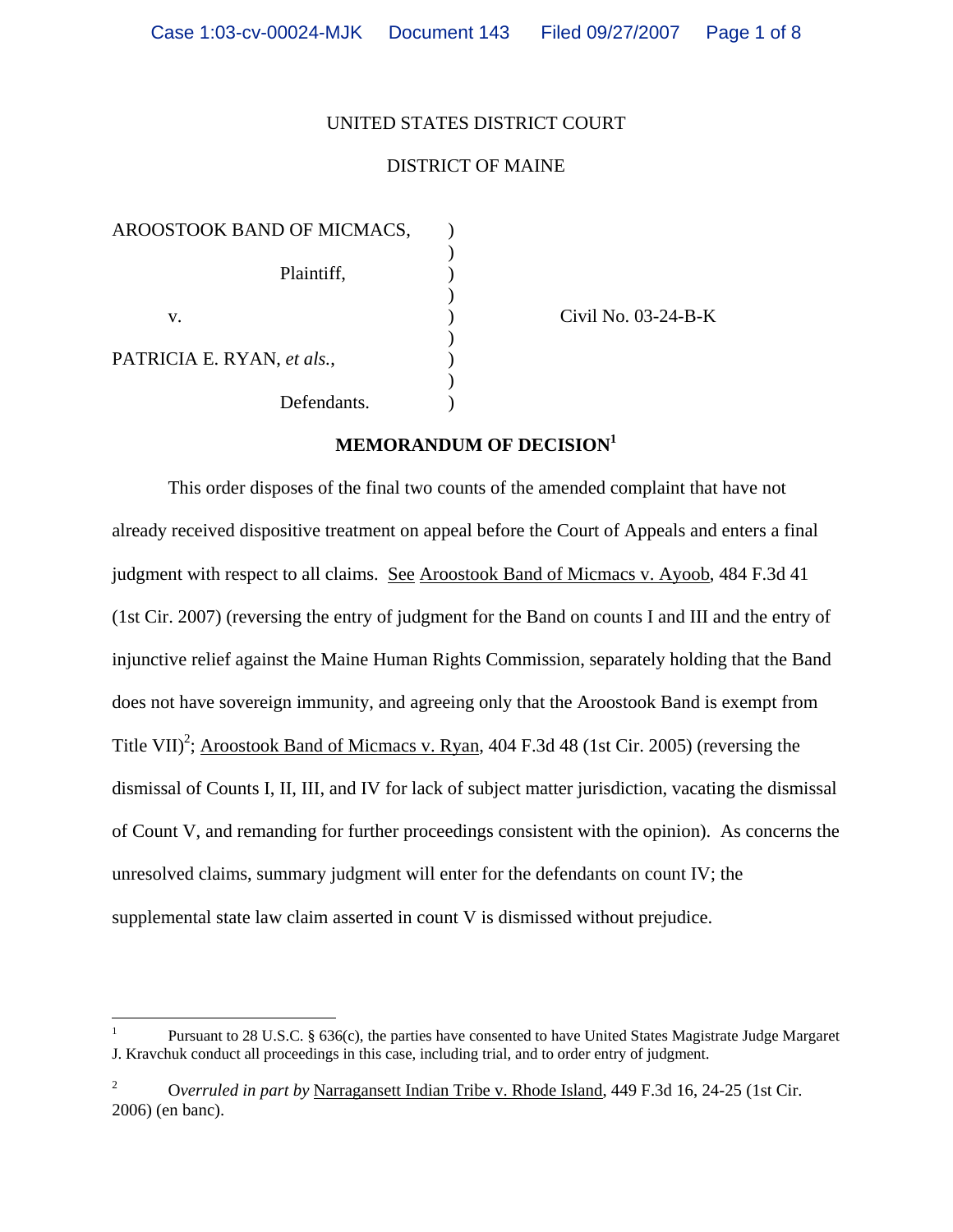#### **Background**

The cross motions for summary judgment filed by the Aroostook Band of Micmacs (Docket No. 41) and the defendants (Docket Nos. 36 & 40) are back in front of me after the First Circuit Court of Appeals concluded that I erred for a second time in my attempts to resolve the now longstanding dispute between the State of Maine and the Aroostook Band of Micmacs regarding the reach of Maine law as it pertains to employment discrimination suits brought against the Band. This action was brought by the Band against three former Band employees, Lisa Gardiner, Tammy Condon, and Beverly Ayoob, as well as against Patricia Ryan, the executive director of the Maine Human Rights Commission, and members of the Maine Human Rights Commission. The Commission defendants, who have up until now pulled the laboring oar for all the defendants, are charged with vetting the employee claims of discrimination, a process that is a prerequisite to the filing of a civil action having a claim under the Maine Human Rights Act and/or the Maine Whistleblower Protection Act.

There are two pair of federal and state statutory schemes at issue in this dispute: the 1980 federal Maine Indian Claims Settlement Act (MICSA), which ratified the Maine Implementing Act (MIA), state legislation that worked settlements among the Penobscot Nation, the Passamaquoddy Tribe, The Houlton Band of Maliseet Indians, and the State of Maine, and the 1991 federal Aroostook Band of Micmacs Settlement Act (ABMSA) which followed in the wake of the 1989 state Micmac Settlement Act (MMSA).

In the original cross motions for summary judgment (Docket Nos. 36, 40  $\&$  41) the parties disputed whether or not the terms of the MMSA, which clearly made the Band subject to state law, could be given any effect. As its central thesis the Band asserted that, no matter how the court slices these federal and state legislative enactments, the Band prevails because one rule,

2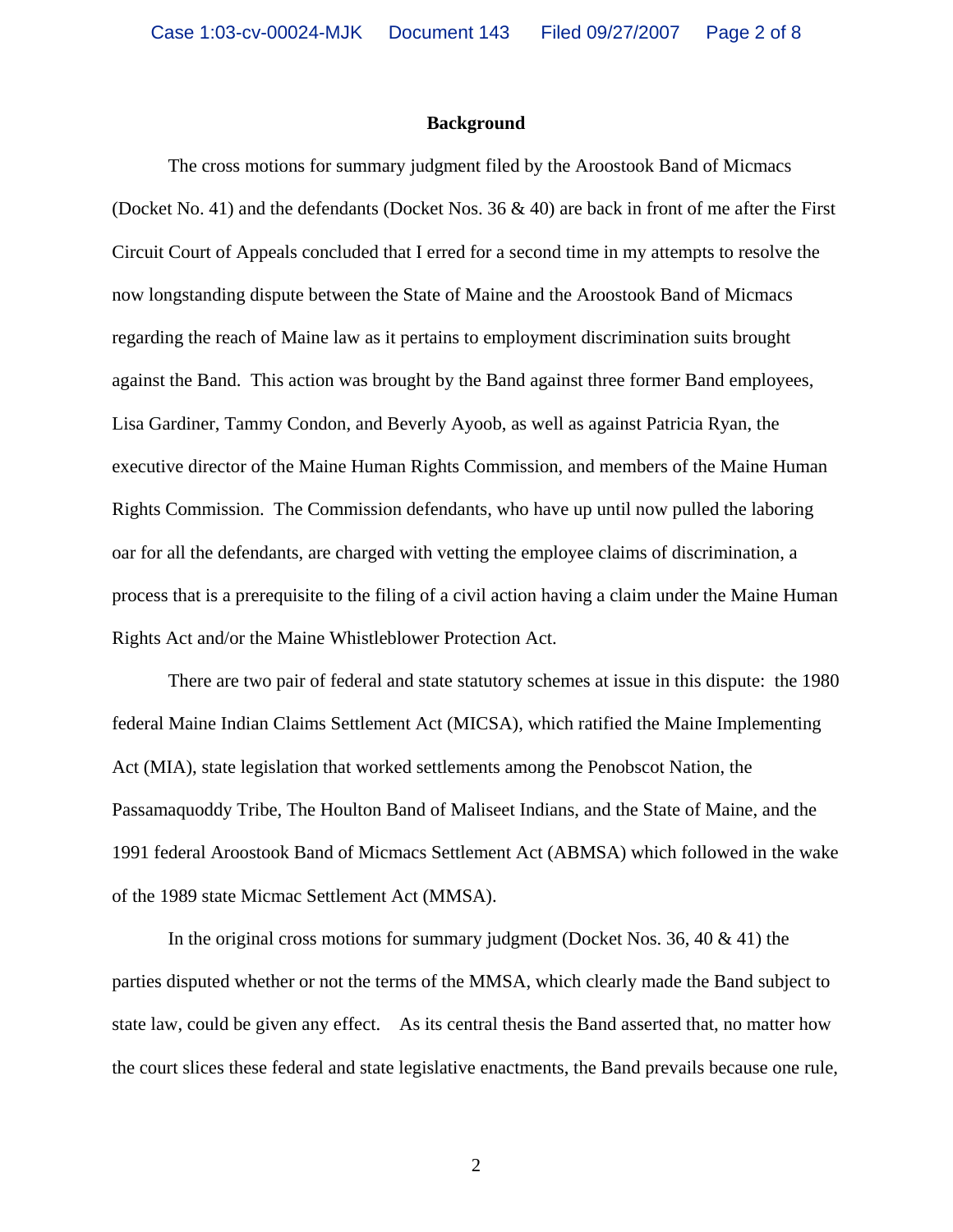stemming from the federal common law of Indian self-government, must apply: State employment laws—in this case the Maine Human Rights Act (MHRA) and the Maine Whistleblower's Protection Act  $(MWPA)^3$ [—](#page-2-0)do not apply to tribal government employment. The Band's central thesis has now been rejected by the First Circuit Court of Appeals and we return to this court to address the remaining question of federal preemption involving Title VII and Maine employment discrimination law and a purely state law question regarding the meaning of certain state statutory language.

### **Discussion**

The Aroostook Band of Micmacs contends that it is not subject to regulatory oversight by the Maine Human Rights Commission or to civil suits brought against the Band by Maine citizens under the Maine Human Rights Act (MHRA) and the Maine Whistleblower Protection Act (MWPA). The Band's various immunity arguments in support of this proposition were rejected by the Court of Appeals in Aroostook Band of Micmacs v. Ayoob, 484 F.3d 41 (1st Cir. 2007). The Band has two remaining arguments. The first, asserted in the fourth count of the Band's amended complaint, is that Title VII, which exempts Indian tribes from its coverage, preempts the MHRA and the MWPA and precludes the State of Maine from regulating the Band where Congress has chosen not to. (Pl.'s Mot. for Summ. J. at 28-35, Doc. No. 41; Pl.'s Supp. Brief at 1-3, Doc. No. 140; Am. Compl. **[1]** 81-88, Doc. No. 28.) The second argument, asserted in the fifth count, is that neither the MHRA nor the MWPA can be construed to include the Band within their respective definitions of "employer," because the Band cannot be regarded as a "person" under Maine law. (Pl.'s Mot. for Summ. J. at 9-19; Am. Compl. ¶¶ 89-93.) Of these two remaining claims, only count IV presents a federal question.

<span id="page-2-0"></span><sup>&</sup>lt;sup>2</sup><br>3 MWPA claims are made actionable through the MHRA. For the sake of simplicity I refer at times to these laws as Maine employment discrimination laws.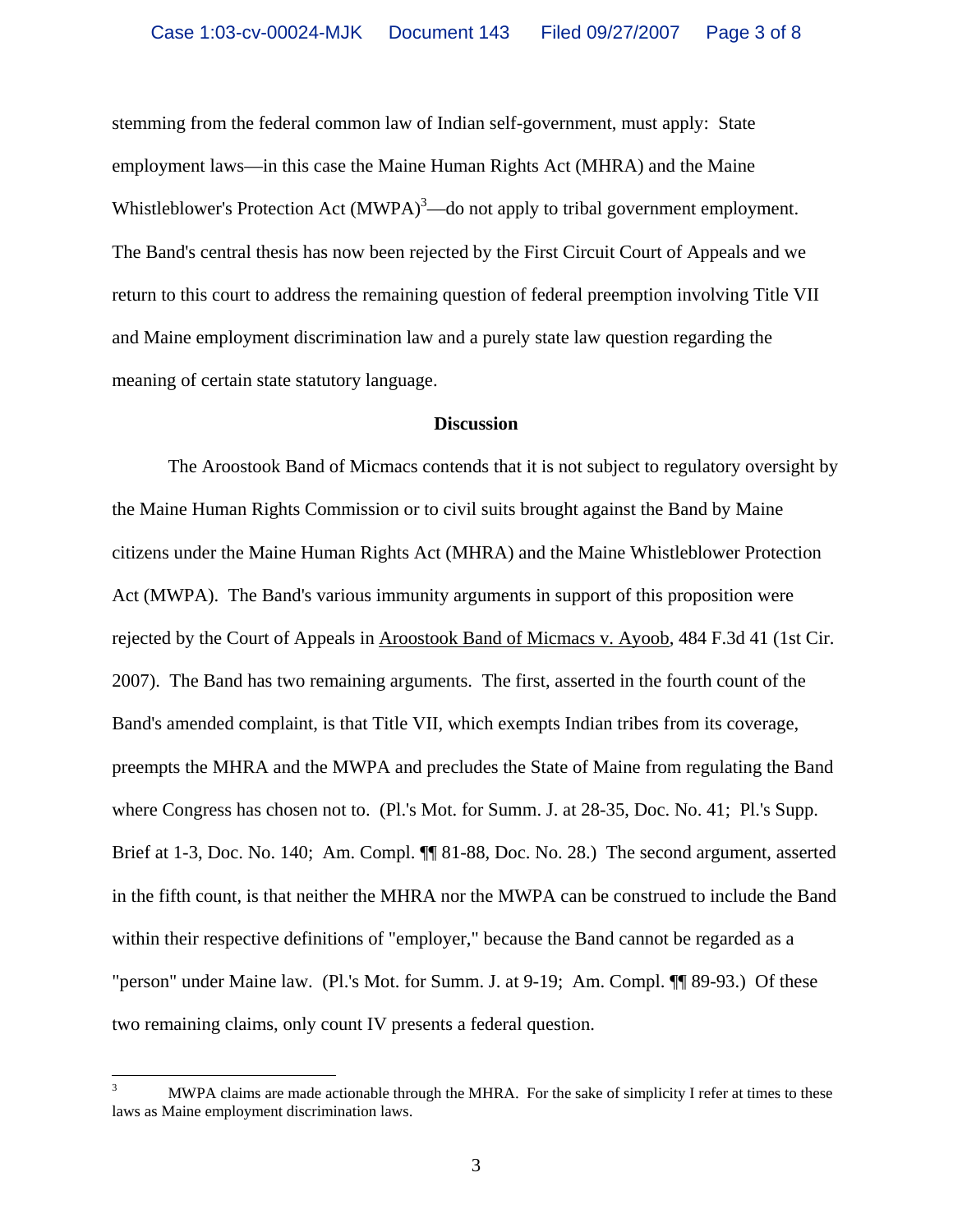### **A. Count IV**

Title VII of the Civil Rights Act of 1964 prohibits, among other things, discrimination in employment based on sex, race and other protected categories. However, in its definition of employers subject to the Act, Title VII indicates that the term employer does not include an Indian tribe. 42 U.S.C. § 2000e(b)(1). The exemption for Indian tribes has been explained as arising from the fact that Indian tribes are sovereign entities for purposes of internal tribal matters such as tribal employment. The exemption "reveals a clear congressional recognition, within the framework of Title VII, of the unique legal status of tribal and reservation-based activities." Morton v. Mancari, 417 U.S. 535, 545-46 (1974). Thus, for example, the exemption prevents a tribe from being liable under federal law for the preferential hiring of tribal members or other members of the Indian community. <u>Id.; see also</u> 110 Cong. Rec. 12723 (1964) ("This exemption is consistent with the Federal Government's policy of encouraging Indian employment and with the special legal position of Indians."); 110 Cong. Rec. 13702 (1964) ("This amendment would provide to American Indian tribes in their capacity as a political entity, the same privileges accorded to the U.S. Government and its political subdivisions, to conduct their own affairs and economic activities without consideration of the provisions of the bill."). Nevertheless, the mere fact that Congress chose not to regulate Indian tribes under Title VII does not mean that it sought to preclude the states from regulating tribal employment matters. Preemption arises only under specific circumstances.

Under the Supremacy Clause of Article VI of the United States Constitution, federal law may preempt state law in a variety of ways. When acting within constitutional limits, Congress may preempt state law by so stating in express terms. Jones v. Rath Packing Co., 430 U.S. 519, 525 (1977). Absent express language, preemption may be implied where federal legislation is so comprehensive as to leave no room for supplemental legislation. Rice v. Santa Fe Elevator Corp., 331 U.S. 218, 230 (1947). Even where Congress has not completely displaced state regulation, state law may be preempted to the extent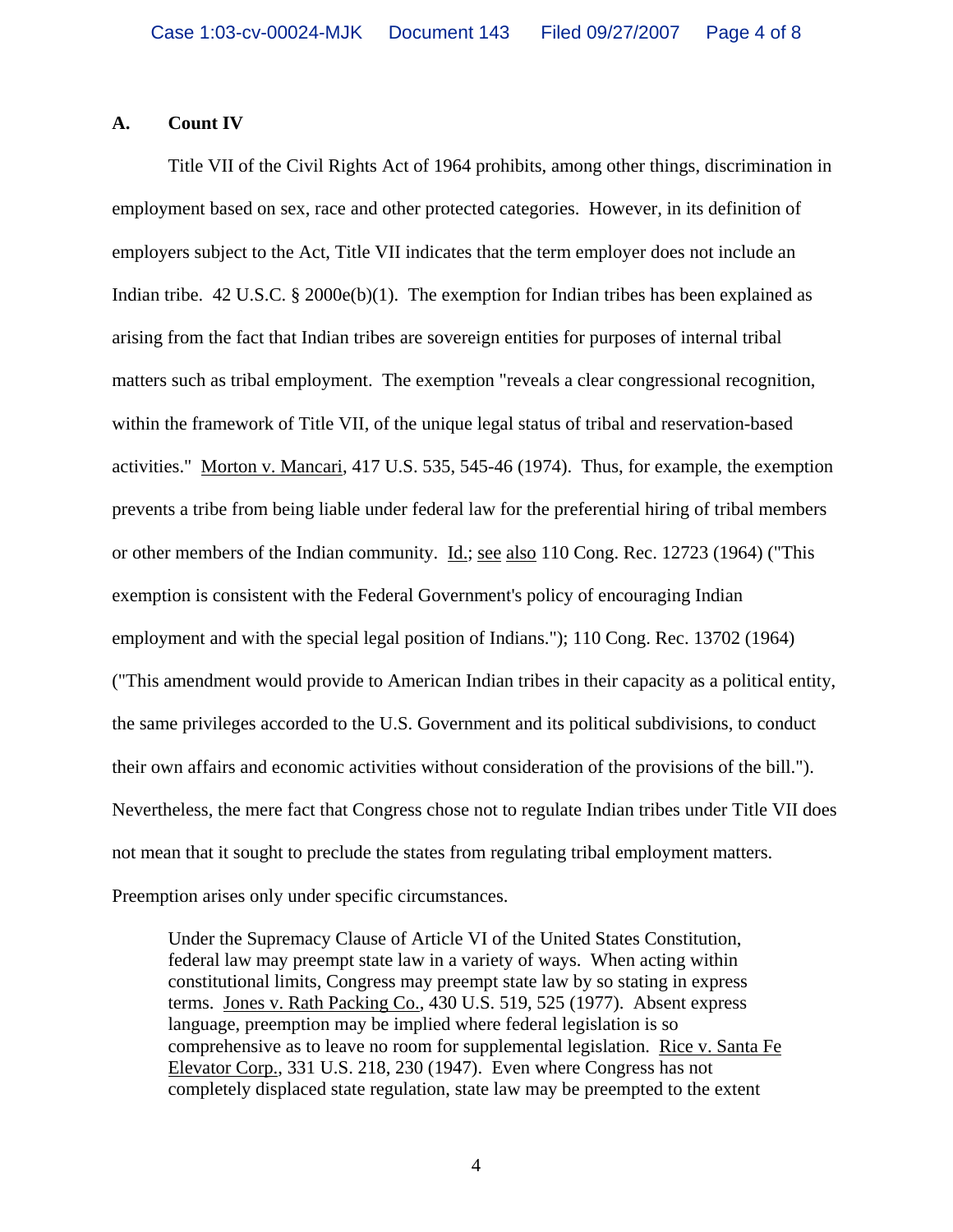that it actually conflicts with federal law. Such a conflict occurs either because compliance with both is physically impossible, or because state law stands as an obstacle to the accomplishment of the full objectives of Congress.

Assoc. Indus. of Mass. v. Snow, 898 F.2d 274, 278 (1st Cir. 1990). The Band does not argue

that express preemption applies here. Nor does it contend that Title VII was meant by Congress

to be so comprehensive as to leave no room for supplementation by the states. (Mot. Summ. J. at

31-34, Doc. No. 41.) Instead, the Band argues that allowing the State of Maine to regulate its

employment practices would directly conflict with the Congressional determination that Indian

tribes be exempt due to their special "political" or sovereign status and so they can be free to

engage in the preferential employment of Indians. I am not persuaded by this argument.

The Band is made subject to Maine law pursuant to the state and federal settlement acts that resulted in the formal recognition of the Penobscot Nation, the Passamaquoddy Tribe and the Houlton Band of Maliseet Indians. Thus, the federal Maine Indian Claims Settlement Act ("MICSA"), passed in 1980, states that

all Indian[] . . . tribes or bands of Indians in the State of Maine, other than the Passamaquoddy Tribe [and] the Penobscot Nation, . . . shall be subject to the civil and criminal jurisdiction of the State [and] the laws of the State . . . to the same extent as any other person . . . therein.

25 U.S.C. § 1725(a). Subsequently, the State of Maine agreed with the Band to formally recognize them in the Micmac Act, passed in 1989, and certain irregularities arose with respect to congressional ratification of the Micmac Act. Nevertheless, the earlier settlement acts, according to the Court of Appeals, vitiated any claim of inherent tribal authority for the Band, including any claim to exclusive authority over internal tribal matters. Aroostook Band, 484 F.3d at 50.

Finding a conflict between Title VII and the Maine Human Rights Act, at least as it concerns Maine Indian tribes, is a difficult proposition given the kind of recognition that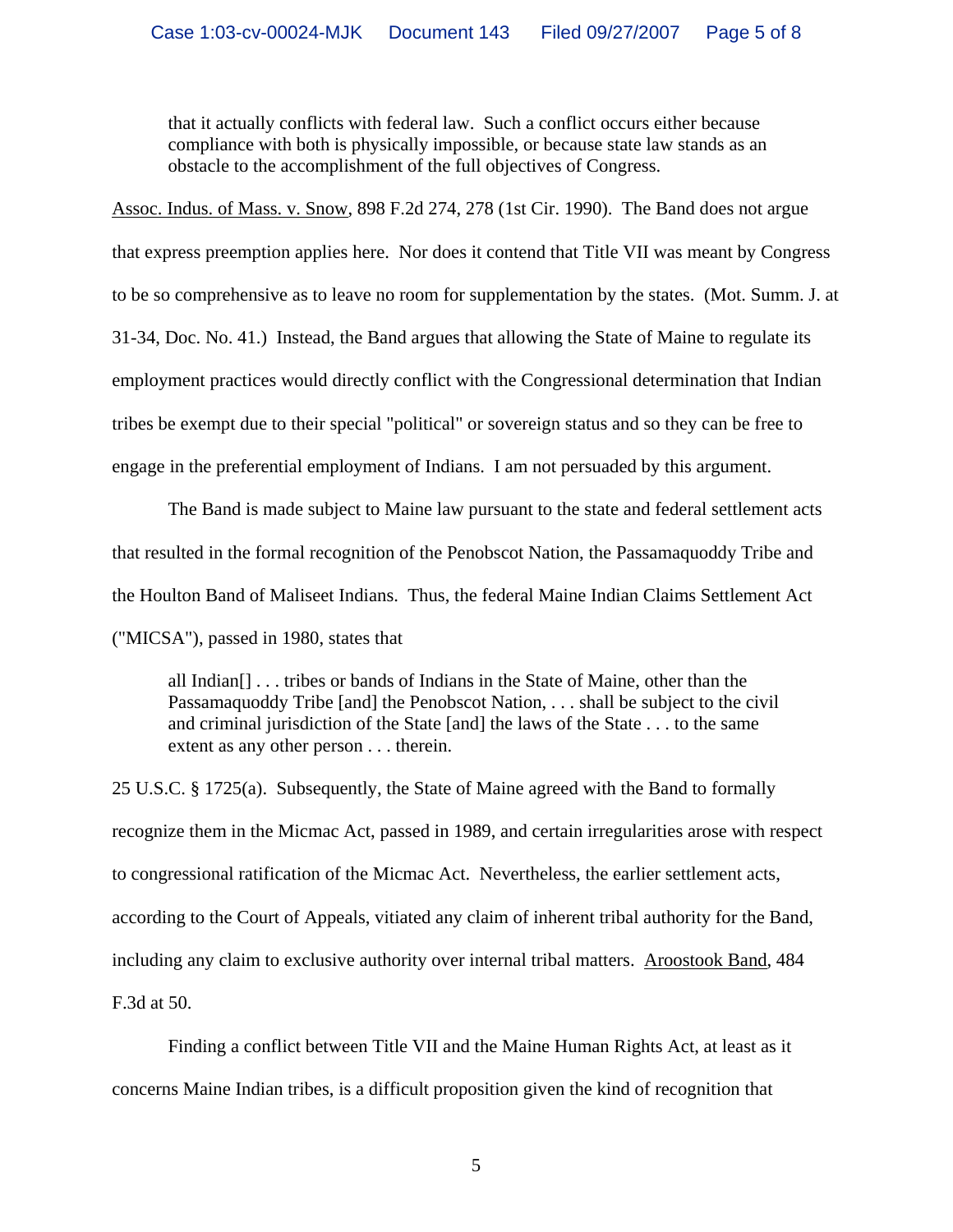Congress and the State of Maine have given to the Aroostook Band. Even if the legislative history concerning the reason for the Indian tribe exemption in Title VII were essential to Congress's "full objectives" when it passed the Civil Rights Act of 1964, the Micmacs have only limited political status, not the full tribal sovereignty that other Indian tribes enjoy. Moreover, with MICSA, Congress expressly stated that all Maine Indian tribes are subject to Maine law with limited exceptions not relevant to this discussion. The Aroostook Band is expressly made subject to Maine law to the same extent as "any other person" therein. 25 U.S.C. § 1725(a); see also 30 M.R.S. §§ 6204, 6206(1).

Preemption questions ultimately turn on congressional intent, and the primary indicator of that intent is the text of the congressional act claimed to have preemptive effect. But "[t]he text of the preemption provision must be viewed in context, with proper attention paid to the history, structure, and purpose of the legislative scheme in which it appears." Lorillard Tobacco Co. v. Reilly*,* 533 U.S. 525, 591 (2001).

Good v. Altria Group, Inc., \_\_\_ F.3d \_\_\_, 2007 WL 2460039, \*4, 2007 U.S. App. LEXIS 21088,

\*12 (1st Cir. 2007) (citations omitted). The exemption of Indian tribes under Title VII reflects a limited intention by Congress to exempt Indian tribes from Title VII coverage for the pragmatic purpose of avoiding a regulatory regime that might impinge upon an Indian tribe's ability to preferentially employ Indians. However pragmatic this exemption may be, at least as concerns preferential employment based on Indian ancestry, the exemption is cabined in a definitional provision of Title VII and there is no reasonable basis to infer a purpose that is more expansive than what is stated, i.e., exempting Indian tribes from coverage under Title VII alone. Treating the exemption as a prohibition on state regulation of tribal employment matters would not only blow the exemption entirely out of proportion, but would also disregard the simple fact that Congress quite pointedly addresses the relative balance between state and tribal authority in its various Indian claims settlement acts. These acts are obviously a more appropriate place to look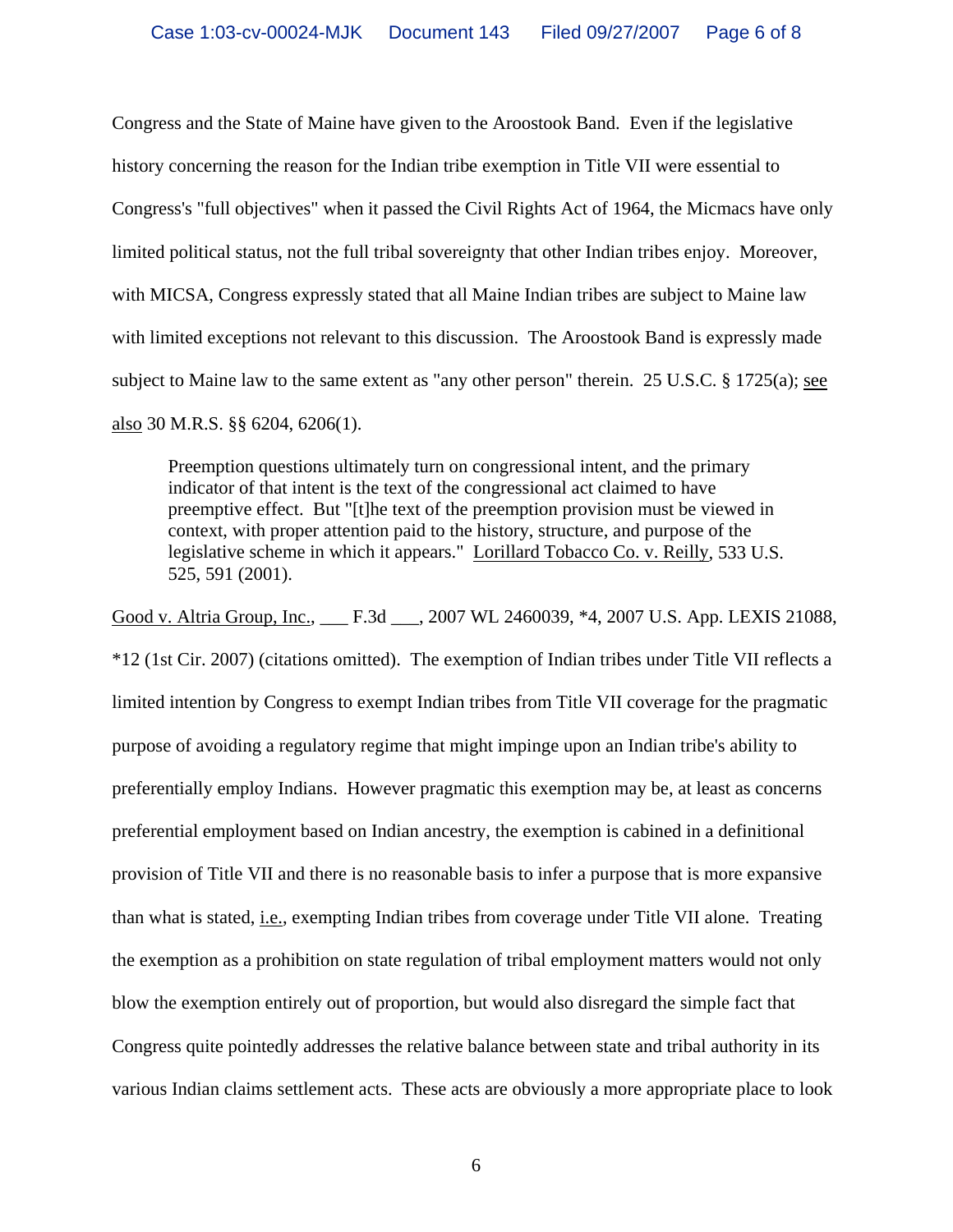to divine congressional intent on the question at issue. Here, the appropriate settlement act is MICSA, which tells us that the Band is subject to Maine law just as any other person is. Finally, it has already been decided by one judge in this district that the Title VII exemption does not impact Maine law, so the recent treatment of MICSA by the Court of Appeals is just additional authority in support of existing precedent. See Shannon v. Houlton Band of Maliseet Indians, 54 F. Supp. 2d 35, 40-41 & n.11 (D. Me. 1999) ("readily" concluding "that the Title VII exemption does not affect state law" and addressing the impact of 25 U.S.C. § 1725(h)).

#### **B. Count V**

With its fifth count, the Band argues that it is not subject to the MHRA or the MWPA because it is neither a "person" nor an "employer" within the meaning of either act. This argument presents a question of state law that is most appropriately addressed in the context of the underlying sex discrimination proceedings initiated by Defendants Lisa Gardiner and Tammy Condon before the Maine Human Rights Commission. See Ruiz-Sulsona v. Univ. of P.R., 334 F.3d 157, 160-61 (1st Cir. 2003) ("As a general rule, where the district court dismisses the federal claims before trial, the court should dismiss the state law claims without prejudice.").

#### **Conclusion**

For the reasons stated above, the Band's motion for summary judgment (Doc. No. 41) is DENIED on count IV. The motions for summary judgment filed by the executive director of the Maine Human Rights Commission (Doc. No. 36) and by Ms. Condon and Lisa Gardner (Doc. No. 40) are GRANTED with respect to count IV. I now direct the Clerk to enter judgment for the defendants on counts I, II and IV and judgment for the plaintiff on count III (asserting that the Band is exempt from Title VII). Count V is dismissed without prejudice. *So Ordered.*